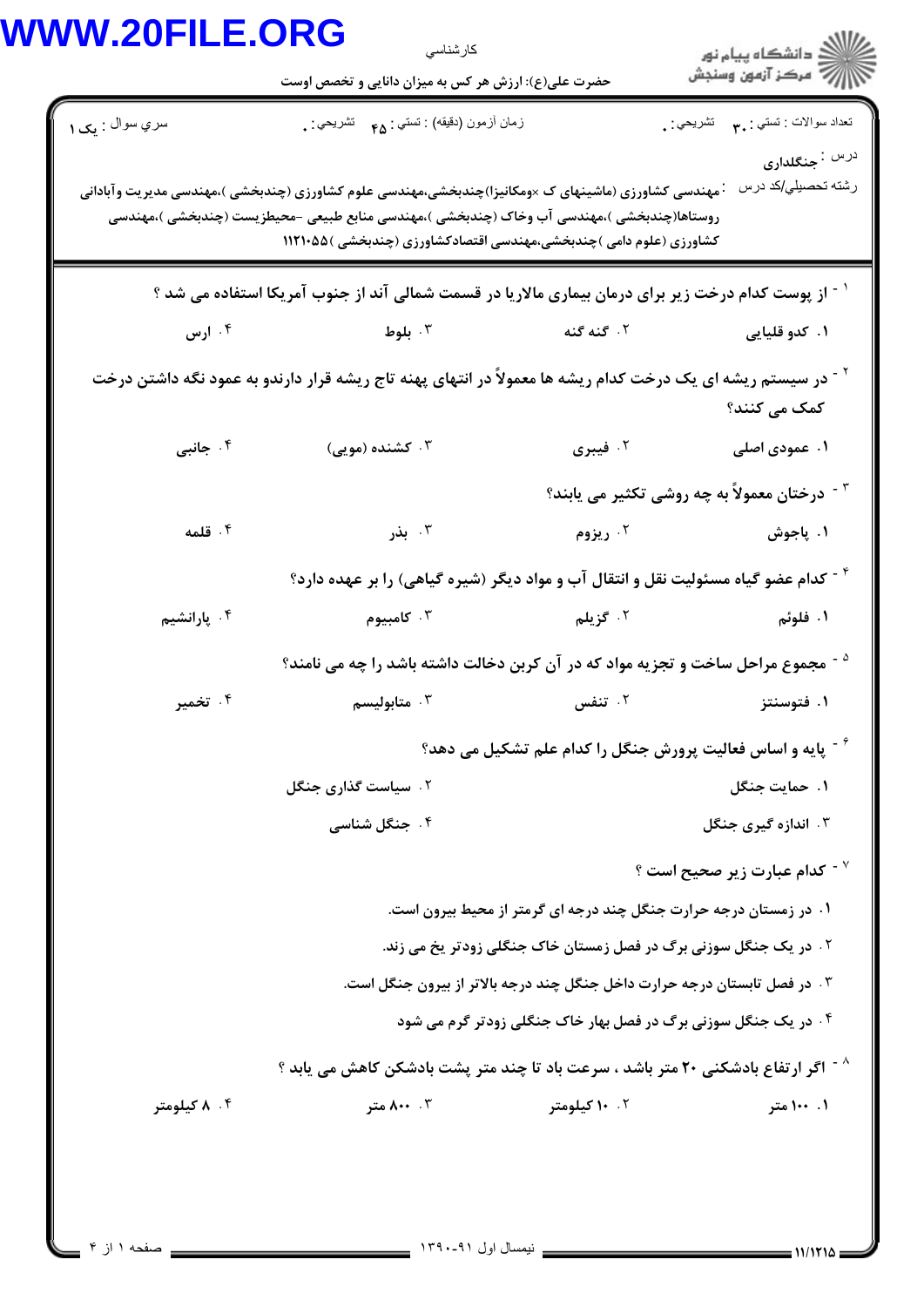## **WWW**

| <b>W.20FILE.ORG</b>    | كارشناسي                                                                                                                                                           |                                                      |                                                                                            |
|------------------------|--------------------------------------------------------------------------------------------------------------------------------------------------------------------|------------------------------------------------------|--------------------------------------------------------------------------------------------|
|                        | حضرت علی(ع): ارزش هر کس به میزان دانایی و تخصص اوست                                                                                                                |                                                      | ر دانشگاه پيام نور<br>د مرکز آزمون وسنجش                                                   |
| سري سوال : <b>۱ يک</b> | زمان أزمون (دقيقه) : تستي : ۴۵ — تشريحي : .                                                                                                                        |                                                      | نعداد سوالات : تستي : پم       تشريحي : .                                                  |
|                        | <sup>:</sup> مهندسی کشاورزی (ماشینهای ک ×ومکانیزا)چندبخشی،مهندسی علوم کشاورزی (چندبخشی )،مهندسی مدیریت وآبادانی                                                    |                                                      | <sup>در س :</sup> جنگلداری<br>رشته تحصيل <i>ي </i> كد درس                                  |
|                        | روستاها(چندبخشی )،مهندسی آب وخاک (چندبخشی )،مهندسی منابع طبیعی –محیطزیست (چندبخشی )،مهندسی<br>کشاورزی (علوم دامی )چندبخشی،مهندسی اقتصادکشاورزی (چندبخشی )۱۱۲۱۰۵۵ ( |                                                      |                                                                                            |
|                        |                                                                                                                                                                    |                                                      | <sup>۹ -</sup> جنگل ها چگونه باعث ایجاد جریان منظم و دائمی آب می شوند؟                     |
|                        | ۰۲ تبخیر آب از سطح برگ                                                                                                                                             |                                                      | ۱. ذخیره آب در تاج پوشش                                                                    |
|                        | ۰۴ نفوذ تدریجی آب به داخل خاک                                                                                                                                      |                                                      | ۰۳ ایجاد کانال ها و مسیر های خروج آب                                                       |
|                        |                                                                                                                                                                    |                                                      | ` <sup>۱</sup> ~ در توده های جنگلی صنعتی جنگلهای آمریکا از چه نوع کودهایی استفاده می شود ؟ |
|                        | ۰۲ نیتروژن –فسفر - پتاسیم                                                                                                                                          |                                                      | ۰۱ نیتروژن – منیزیم- گوگرد                                                                 |
|                        | ۰۴ آلومينيوم – آهن – روى                                                                                                                                           |                                                      | ۰۳ منيزيم – منگنز - آهن                                                                    |
|                        |                                                                                                                                                                    |                                                      | <sup>۱۱ -</sup> امروزه از طریق تخمیر و هیدرولیز شیمیایی چوب چه ماده ای بدست می آید؟        |
| ۰۴ اکسید سولفور        | ۰۳ الکل چوب                                                                                                                                                        | ۰۲ منوکسید کربن                                      | ۰۱ متان                                                                                    |
|                        |                                                                                                                                                                    |                                                      | <sup>۱۲ -</sup> حدوداً چه نسبتی از جنگلهای دنیا پوشیده از درختان پهن برگ است؟              |
| ۰۴ دو سوم              | ۰۳ یک چهارم                                                                                                                                                        | ۰۲ سه چهارم                                          | ۰۱ یک سوم                                                                                  |
|                        |                                                                                                                                                                    |                                                      | <sup>۱۳ -</sup> الوارهای تولید شده در جنگل های تاسمانی بیشتر شامل چه گونه هایی است؟        |
| ۰۴ سرخدار و بید        | ۰۳ سپیدار و صنوبر                                                                                                                                                  | ۰۲ بلوط و اکالیپتوس                                  | ۰۱ کاج و سرو                                                                               |
|                        |                                                                                                                                                                    |                                                      | <sup>۱۴ -</sup> در بین کشورهای اروپایی کدام بیشترین مقدار جنگل را دارند؟                   |
| ۰۴ فنلاند وسوئد        | ۰۳ کانادا و چين                                                                                                                                                    | ۰۲ اندونزی و نروژ                                    | ۰۱ آلمان و روسیه                                                                           |
|                        |                                                                                                                                                                    |                                                      | <sup>۱۵ -</sup> هدف اصلی اتحادیه بین المللی جامعه جنگلداران چیست ؟                         |
|                        |                                                                                                                                                                    |                                                      | ۱. حفاظت از گونه های در حال انقراض و نادر                                                  |
|                        |                                                                                                                                                                    | ۰۲ افزایش سطح همکاری های بین المللی در حرفه جنگلداری |                                                                                            |
|                        |                                                                                                                                                                    |                                                      | ۰۳ تربیت جنگلبانان و جنگل شناسان حرفه ای و متبحر                                           |
|                        |                                                                                                                                                                    |                                                      | ۰۴ معرفی جنگل های حفاظت و حمایت شده دنیا                                                   |
|                        | <sup>۱۶ -</sup> کدام نوع زادآوری در اثر تحریک جوانه های خواب موجود در کنده های قطع شده و یا جوانه های موجود در روی ریشه                                            |                                                      | های درختان بوجود می آیند؟                                                                  |
| ۰۴ دانه و شاخه زاد     | ۰۳ شاخه و دانه زاد                                                                                                                                                 | ۰۲ دانه زاد                                          | ۱. شاخه زاد                                                                                |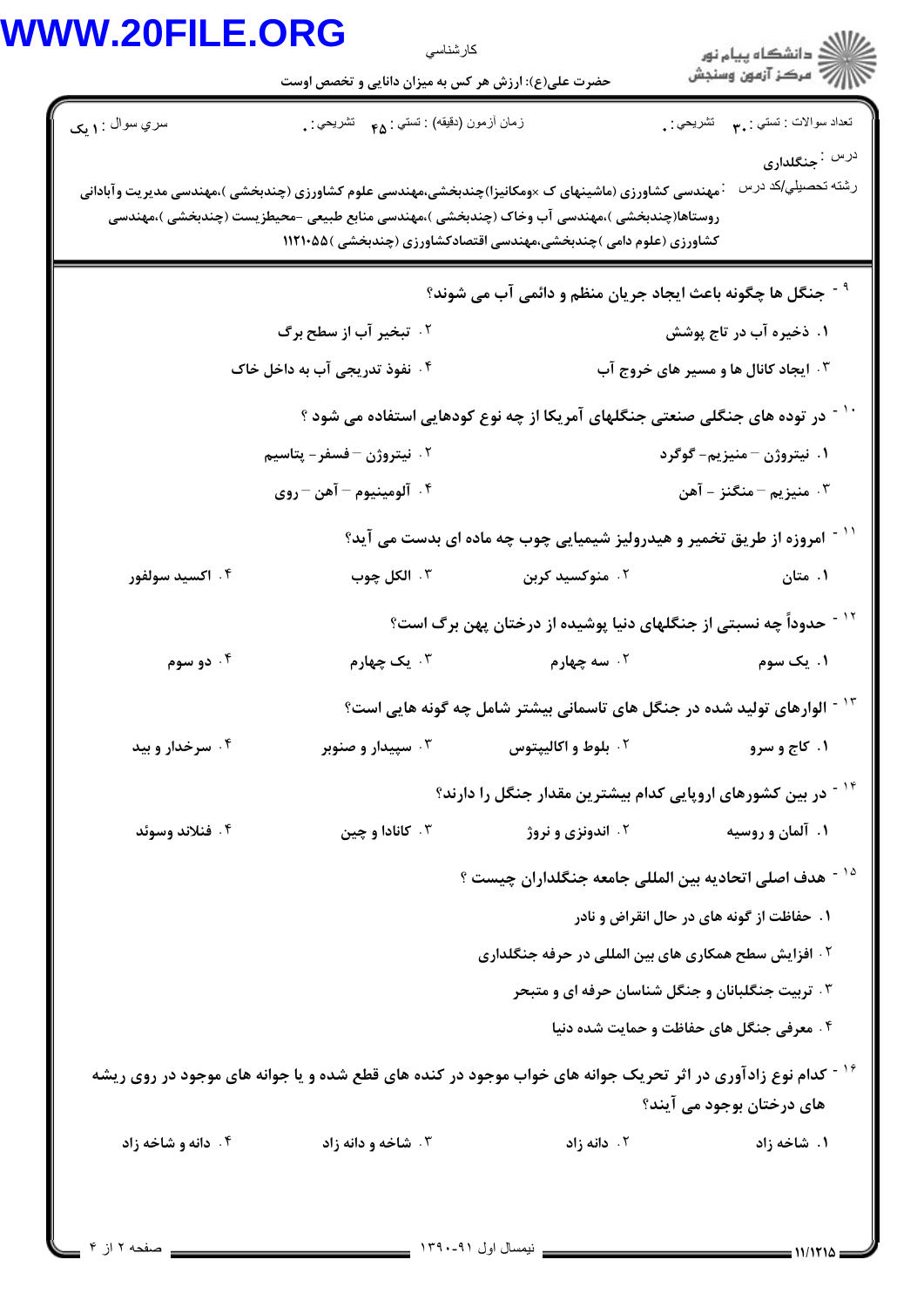## **WW**

| <b>N.20FILE.ORG</b>    | كارشناسي<br>حضرت علی(ع): ارزش هر کس به میزان دانایی و تخصص اوست                                                                                                                                                                                                               |                                                                                   | ڪ دانشڪاه پيام نور<br>∥∕ مرڪز آزمون وسنڊش           |
|------------------------|-------------------------------------------------------------------------------------------------------------------------------------------------------------------------------------------------------------------------------------------------------------------------------|-----------------------------------------------------------------------------------|-----------------------------------------------------|
| سري سوال : <b>۱ يک</b> | زمان أزمون (دقيقه) : تستى : ۴۵ - تشريحي : .                                                                                                                                                                                                                                   |                                                                                   | تعداد سوالات : تستي : ٣ <b>. س</b> تشريحي : .       |
|                        | .<br>· مهندسی کشاورزی (ماشینهای ک ×ومکانیزا)چندبخشی،مهندسی علوم کشاورزی (چندبخشی )،مهندسی مدیریت وآبادانی<br>روستاها(چندبخشی )،مهندسی آب وخاک (چندبخشی )،مهندسی منابع طبیعی –محیطزیست (چندبخشی )،مهندسی<br>کشاورزی (علوم دامی )چندبخشی،مهندسی اقتصادکشاورزی (چندبخشی )۱۱۲۱۰۵۵ |                                                                                   | درس : <mark>جنگلداری</mark><br>رشته تحصيلي/كد درس   |
|                        | <sup>۱۷ -</sup> تعداد سالهایی که لازم است تا یک توده قطع شده مجدداً به مرحله بهره برداری برسد را چه می نامند؟                                                                                                                                                                 |                                                                                   |                                                     |
| ۰۴ دوره بهره برداری    | ۰۳ دوره زایشی                                                                                                                                                                                                                                                                 | ۰۲ دوره رویشی                                                                     | ۰۱ دوره زاد آوری                                    |
|                        |                                                                                                                                                                                                                                                                               |                                                                                   | <sup>۱۸ -</sup> روشن کردن در تاج به چه مفهومی است ؟ |
|                        | ۰۲ آزاد کردن تاج بهترین و بزرگترین درختان                                                                                                                                                                                                                                     |                                                                                   | ۱. هرس شاخه ها برای تولید تنه های بدون گره          |
|                        | ۰۴ قطع درختان بسیار کوچک                                                                                                                                                                                                                                                      | ۰۳ حذف گونه های نامطلوب و بدشکل                                                   |                                                     |
|                        |                                                                                                                                                                                                                                                                               | <sup>۱۹ -</sup> کدامیک از ابزارهای زیر برای اندازه گیری قطر درختان به کار می رود؟ |                                                     |
| ۰۴ آبنه لول            | ۰۳ کالیپر                                                                                                                                                                                                                                                                     | ۲. هاگا                                                                           | ۰۱ سونتو                                            |
|                        | <sup>۲۰ -</sup> در اندازه گیری ارتفاع درخت با دستگاه آبنه لول اگر مقدار قرائت شده روی کمان (tg a) برابر ۰/۳۵ (سی و پنج صدم) و                                                                                                                                                 | فاصله شخص اندازه گیر تا درخت برابر ۵۰ متر باشد، ارتفاع درخت را محاسبه کنید.       |                                                     |
| ۰۴ متر                 | ۰۳ متر                                                                                                                                                                                                                                                                        | ۰۲ ۱۷/۵ متر                                                                       | ۰۱ ۱/۷۵ متر                                         |
|                        |                                                                                                                                                                                                                                                                               | <sup>۲۱ -</sup> میانگین وزن چوب خشک معمولاً چند برابر وزن آب است ؟                |                                                     |
| ۰۴ یک سوم              | ۰۳ سه برابر                                                                                                                                                                                                                                                                   | ۰۲ دو برابر                                                                       | ۰۱ نصف                                              |
|                        |                                                                                                                                                                                                                                                                               | <sup>۲۲ -</sup> امروزه رایج ترین شیوه حمل و نقل گرده بینه چیست ؟                  |                                                     |
| ۰۴ کامیون              | ۰۳ چرخبال                                                                                                                                                                                                                                                                     | ۰۲ قطار                                                                           | ۰۱ حمل آب <i>ی</i>                                  |
|                        | <sup>۲۳ -</sup> کرم های سفید و کرم های تلگراف جزء کدام دسته از حشرات خسارت زننده به درختان محسوب می شوند ؟                                                                                                                                                                    |                                                                                   |                                                     |
|                        | <b>1. حشرات بذري</b>                                                                                                                                                                                                                                                          |                                                                                   | ۱. تغذیه کننده های ریشه                             |
|                        | ۰۴ بي برگ کننده ها                                                                                                                                                                                                                                                            |                                                                                   | ۰۳ سوراخ کننده چوب                                  |
|                        |                                                                                                                                                                                                                                                                               | <sup>۲۴ -</sup> علمی که به مطالعه امراض درختان می پردازد چه نام دارد ؟            |                                                     |
| ۰۴ درخت شناسی          | ۰۳ آمایش جنگل                                                                                                                                                                                                                                                                 | ۰ <sup>۲</sup> بیومتری جنگل                                                       | ۱. پاتولوژي جنگل                                    |
|                        |                                                                                                                                                                                                                                                                               | <sup>۲۵ -</sup> بیماری نارون هلندی بوسیله کدام حشره شیوع پیدا کرد؟                |                                                     |
|                        | ۰۲ سوسک پوستی کاج                                                                                                                                                                                                                                                             |                                                                                   | ۰۱ شته پشمالوی نراد                                 |
|                        | ۰۴ سوسک پوستخوار افرا                                                                                                                                                                                                                                                         |                                                                                   | ۰۳ شپشک کاج سفید                                    |
|                        |                                                                                                                                                                                                                                                                               |                                                                                   |                                                     |